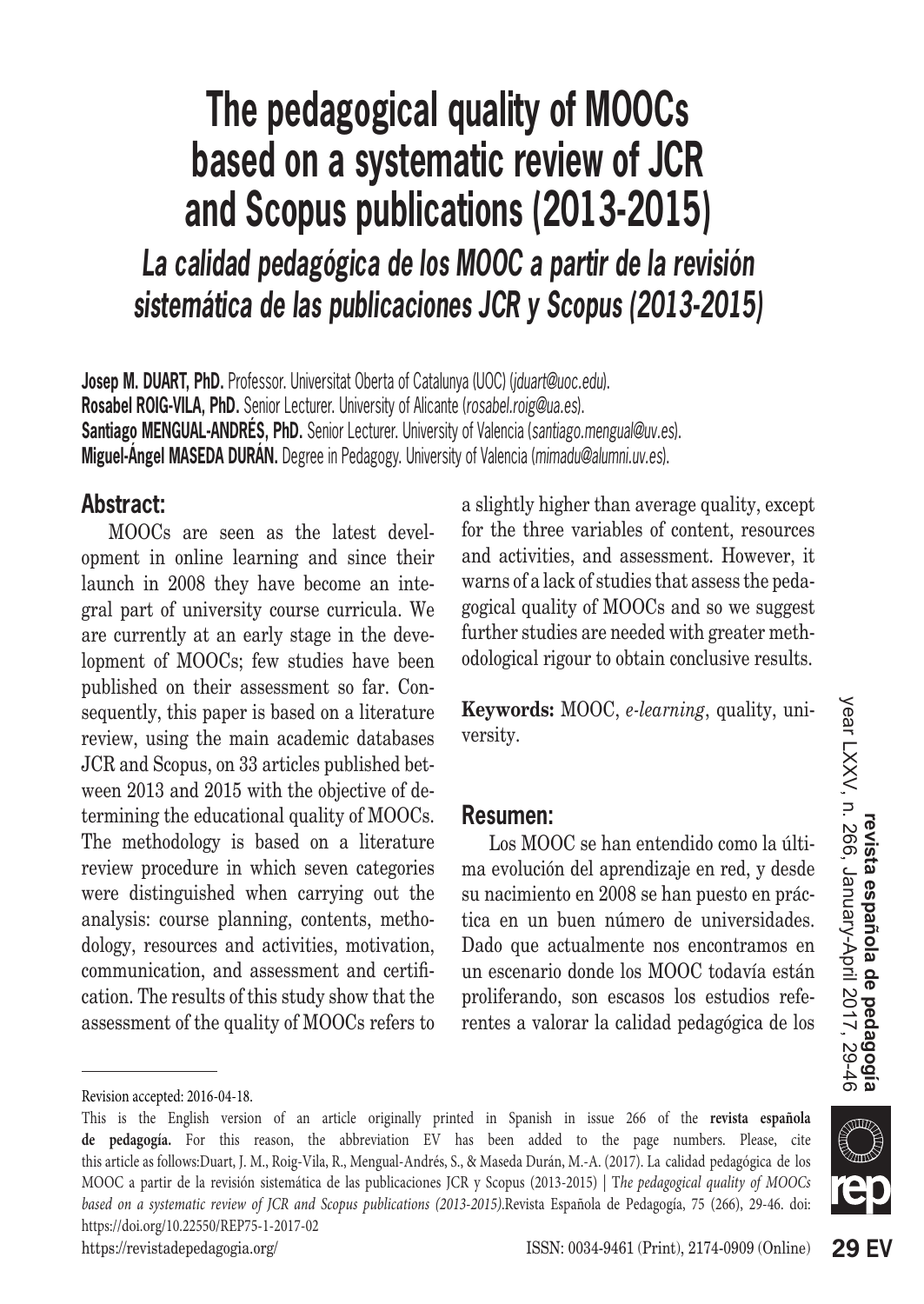mismos. Por esto, el presente estudio se basa en la revisión sistemática de literatura, haciendo uso de las bases de datos académicas JCR y Scopus, de 33 artículos publicados en el intervalo de 2013 al 2015, con el objetivo de determinar los aspectos abordados en relación a la calidad pedagógica de los MOOC. La metodología utilizada se basa en el procedimiento de revisión sistemática de los estudios seleccionados donde, a la hora de efectuar el análisis, se abordó este en base a siete categorías: planificación del curso, contenidos, metodología, recursos y actividades, motivación, comunicación y evaluación y certificación. Los resultados del presente estudio ponen de manifiesto que la valoración de la calidad de los MOOC alude a un promedio de calidad ligeramente superior a la media, exceptuando tres variables, como son los contenidos, los recursos y actividades y la evaluación. Asimismo, se advierte de la escasez de estudios relacionados directamente con la calidad pedagógica de los MOOC, por lo que se estima necesario desarrollar más estudios que, desde el rigor metodológico, tiendan a obtener resultados concluyentes.

**Descriptores:** MOOC, *e-learning*, calidad, universidad.

### **1. Introduction**

The knowledge and information society in which we live is characterised by ongoing technological developments (Escardíbul & Mediavilla, 2016), which lead us to modify social, economic, cultural, and political relationships with the aim of encouraging the achievement and exchange of information through Information and Communications Technology (ICT) (Castells, 2009).

It would me most unusual if the field of education were to be unaffected by these changes, from «Open Educational Resources» (OER) that kick-started a movement in favour of using new virtual spaces for learning and knowledge transfer, up to the arrival of the first MOOC in 2008 thanks to George Siemens and Stephen Downes (Downes, 2012). Following on from this, *The New York Times* called 2012 «The year of the MOOC» in an article that highlighted the great impact of MOOCs and stated that they would be a tsunami brushing traditional universities aside (Pappano, 2012). «Taking into account the present-day immersion in an educational innovation process through ICT use» (Darder & Pérez, 2016), especially in the case of MOOCs, the number of pieces of research, publications, and universities joining this phenomenon has increased exponentially, demonstrating the importance of MOOCs in higher education (Vázquez-Cano, López-Meneses, & Barroso, 2015).

The turning point from which academic research into MOOCs started expanding was, specifically, 2012, when «a considerable amount of literature was generated, especially in journals and newspapers» (Sangrà, González-Sanmamed, & Anderson, 2015, p. 24). One study that stands out is the one by Liyanagu

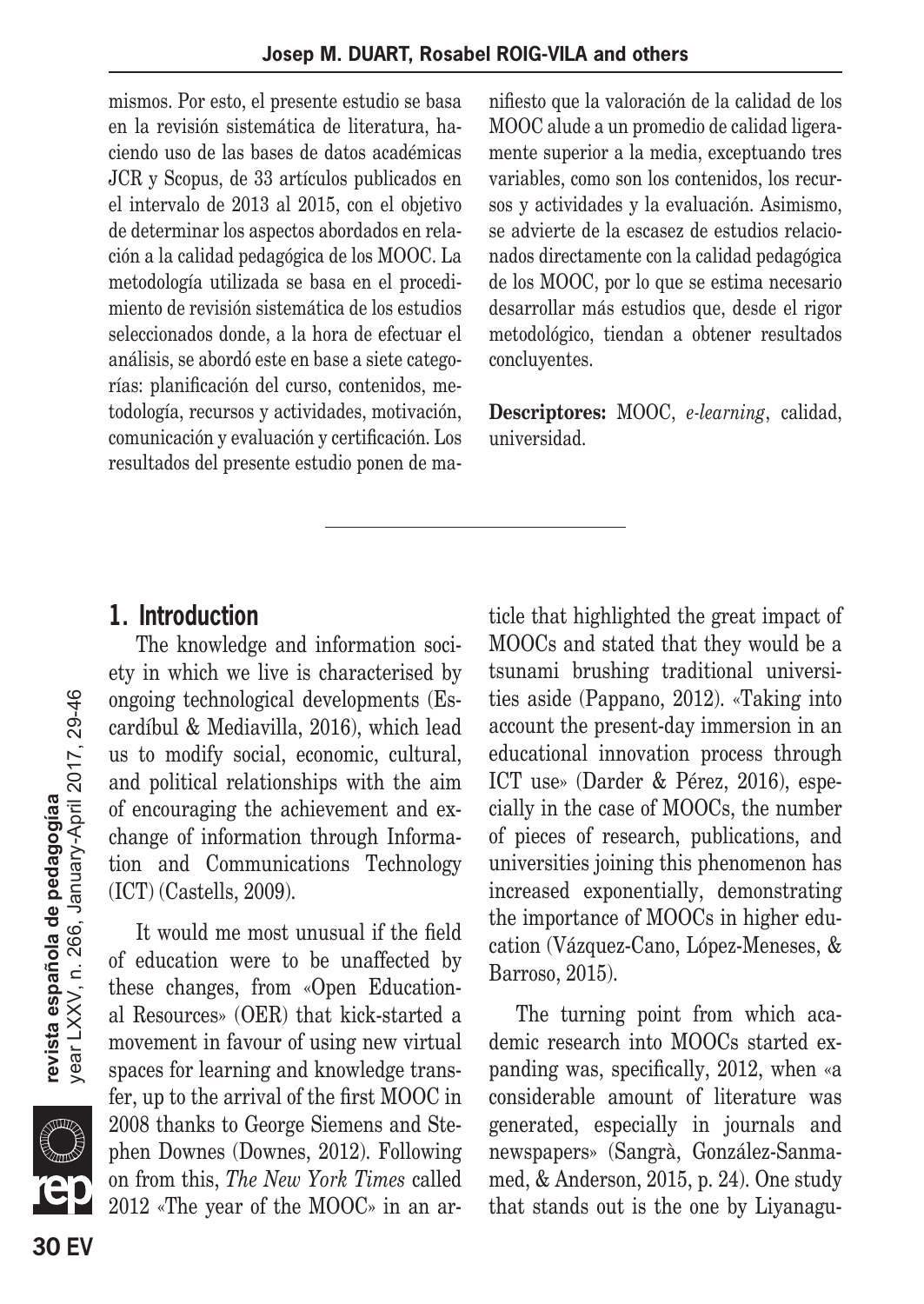nawardena, Adams, and Williams (2013) in which a systematic review of the literature published between 2008 and 2012 was performed. However, the number of publications between 2012 & 2015 far exceeds those analysed by the authors mentioned above. Consequently, Sangrà, González-Sanmamed, and Anderson observe that:

It was considered very import to carry out a new review, one that goes beyond opinions and the presenting isolated experiences, and it should be concentrated in those publications that reveal conclusions that might throw more light on the true meaning and potential of this type of course. (Sangrà, González-Sanmamed, & Anderson, 2015, p. 24).

In this vein, López-Meneses, Vázquez-Cano, and Román (2015) performed a bibliometric study covering 2010-2013, as did Aguaded-Gómez, Vázquez-Cano, and López-Meneses (2016), who performed a study on the bibliometric repercussions of the impact of the MOOC movement in the Spanish academic community. Based on these references, and in view of the sudden entry of MOOCs into Higher Education, it has become necessary to analyse in particular the quality of this type of education that is on offer. In this regard, Guàrdia, Maina, and Sangrà (2013) state that the quality of MOOCs should be analysed in order to establish whether they really are a development in the trajectory of the e-learning model instead of an involution, and, on the other hand, to assess whether MOOCs combine a series of characteristics that vouch for the quality of the courses on offer. This, specifically, is the main topic to be covered in this research, thus casting light on MOOCs that «appear as the most recent current status in the development of e-learning» (Baldomero, 2015, p. 172).

To analyse this question we should consider the different existing studies that cover the pedagogical quality of MOOCs. However, as Mengual, Lloret, and Roig observe:

We believe that the pedagogical quality of MOOCs should be a fundamental question in this type of education and that, unfortunately, as we find ourselves in the moment of its «effervescence» there are not enough studies that make a generalised agreement possible about what quality criteria should prevail in MOOCs (Mengual, Lloret, & Roig, 2015, p. 148).

As we will see, there is a need for studies that assess this new type of education, research into pedagogical quality, and an agreement regarding which criteria should take precedence in determining whether a MOOC is of good quality. Consequently, we present this study, which has the general objective of performing a systematic review of academic literature on MOOCs from the period between 2013 and 2015 to analyse the aspects of the pedagogical quality of the MOOCs covered by that literature.

To do this, we will use the ISI Web of Knowledge (JCR) and SCOPUS (SJR) academic data bases to search for information. In order to do this, we will, as stated above, select the empirical studies that assess and examine the pedagogical quality of MOOCs, and we will use seven categories to analyse them: course planning, content, methodology, resources and ac

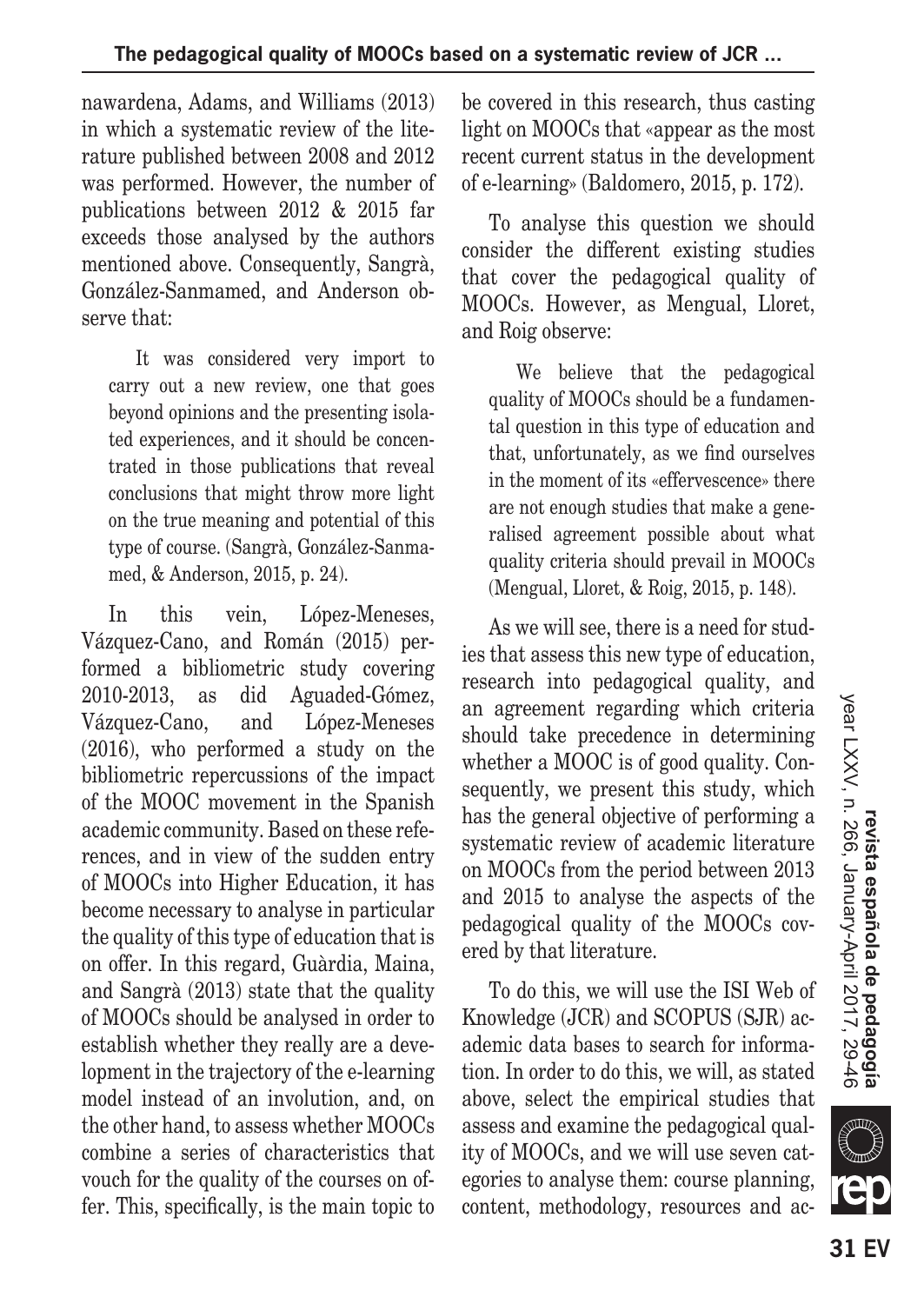tivities, motivation, communication and assessment, and certification. We will analyse and present the results obtained to highlight, finally, the conclusions derived from this study.

### **2. Methodology**

Our work is based around a systematic review as a methodological strategy for analysing the academic literature. This review is based on and comprises identifying and analysing relevant works for subsequent review in progress based on investigation in recognised academically rigorous journals in the field of education: data bases, search engines, etc. According to Last (2001, p. 176-177) this «is the application of strategies that limit the introduction of biases when integrating, critically analysing, and synthesising all of the relevant studies on a topic» or, as Gisbert and Bonfill note (2004, p. 130), it is a piece of «academic research in itself, with pre-established methods, and an assemblage of the original studies, that synthesises the results of them».

## **3. Sample**

The sample for this research comprises the academic articles selected as a result of the search in the Journal Citation Reports (WOS) and Scopus (Scimago) databases. The distribution of the source of the studies is shown below, including their JCR and SJR quartiles:

TABLE 1. Distribution of the sources analysed including quartiles.

|                  | <b>Scimago Journal</b><br>& Country Rank (SJR) |      | <b>Thomson Journal</b><br><b>Citations Report (JCR)</b> |      |
|------------------|------------------------------------------------|------|---------------------------------------------------------|------|
| <b>Quartiles</b> | N                                              | $\%$ | N                                                       | $\%$ |
| $\mathbf{Q}1$    | 10                                             | 42   | 8                                                       | 89   |
| Q2               | 3                                              | 14   |                                                         |      |
| Q3               | 11                                             | 50   |                                                         |      |
| Ω4               |                                                |      |                                                         |      |

Source: Prepared by the authors.

### **4. Procedure**

The procedure used in our research is decided by the study method applied. Accordingly, we have followed the stages identified by Sánchez (2010) and Gisbert and Bonfill (2004). However, we have introduced a phase where we state the objectives of the research once the problem has been formulated, since, as Sánchez notes (2010, p. 55), «after formulating the question the objectives that it is hoped will be attained then appear». In

/ear LXXV, n. 266, January-April 2017, 29-46

revista española de pedagogíaa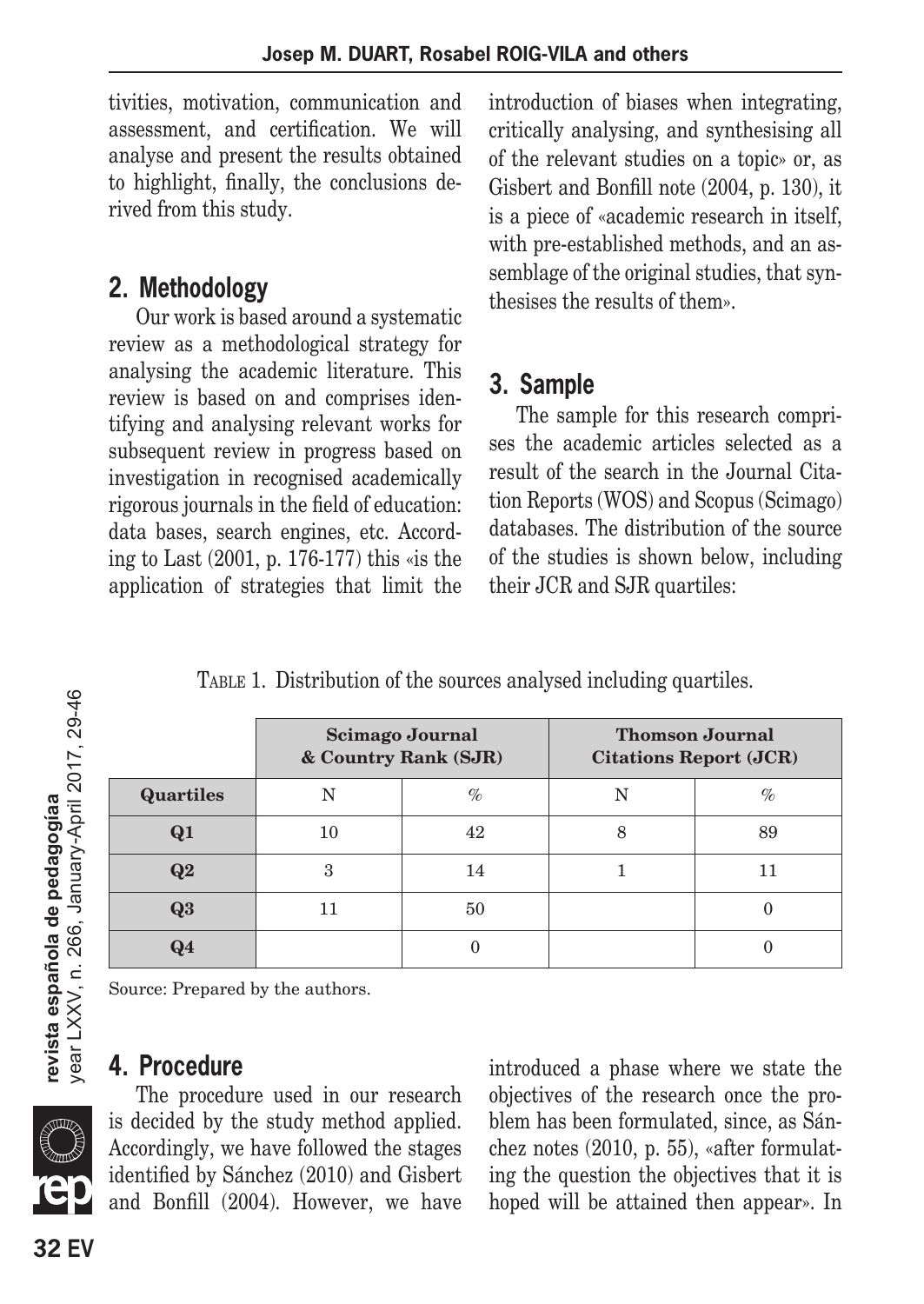light of this, the process followed in our research is: 1) formulating the problem; 2) research objectives; 3) searching for studies; 4) codification of the studies; 5) data extraction process; 6) analysis and presentation of results; 7) discussion of results.

With regards to the first point, the question we intend to answer in this research must be clearly formulated and be closely linked to its general objective. Consequently, it would be formulated thus: in the framework of higher education, do MOOCs display good pedagogical quality? As a result, the general objective is determined, namely, determining whether the MOOCs on offer display good pedagogical quality.

Starting from this objective, we formulated the following specific objectives:

— Identifying, selecting, and reviewing academic literature about MOOCs from the 2013-2015 period.

— Using academic databases and leading journals in the field of education to search for and obtain the necessary information.

— Selecting those works that only present empirical studies and that assess and investigate the pedagogical quality of MOOCs (in accordance with a series of criteria).

— Organising the information obtained (empirical studies) by year and category (according to the pedagogical quality criteria).

— Analysing the data obtained with the aim of drawing conclusions.

Starting from this definition of the study, we developed a «search strategy» (estrategia de búsqueda) (Gisbert & Bonfill, 2001, p. 136) which involved defining the inclusion and exclusion criteria, in other words, selecting for our research only those works that feature an empirical study of the assessment of the pedagogical quality of the MOOCs, and rejecting theory-based articles, political reports, and position papers, as well as those that only put forward an opinion or view on the phenomenon under consideration.

We then entered the phase of searching for information, during which results were searched for using the following key words: MOOC, Massively Open Online Course, and Massive Open Online Course.

These search terms were used in academic databases, specifically ISI Web of Knowledge (JCR) and Scopus (SJR).

Likewise, a list of leading education journals to be consulted in order to extract the necessary information was created based on studies with publication dates between 2013 and 2015. The process for compiling these publications concluded with the identification of a total of 33 works distributed as follows by year and by the journal selected:

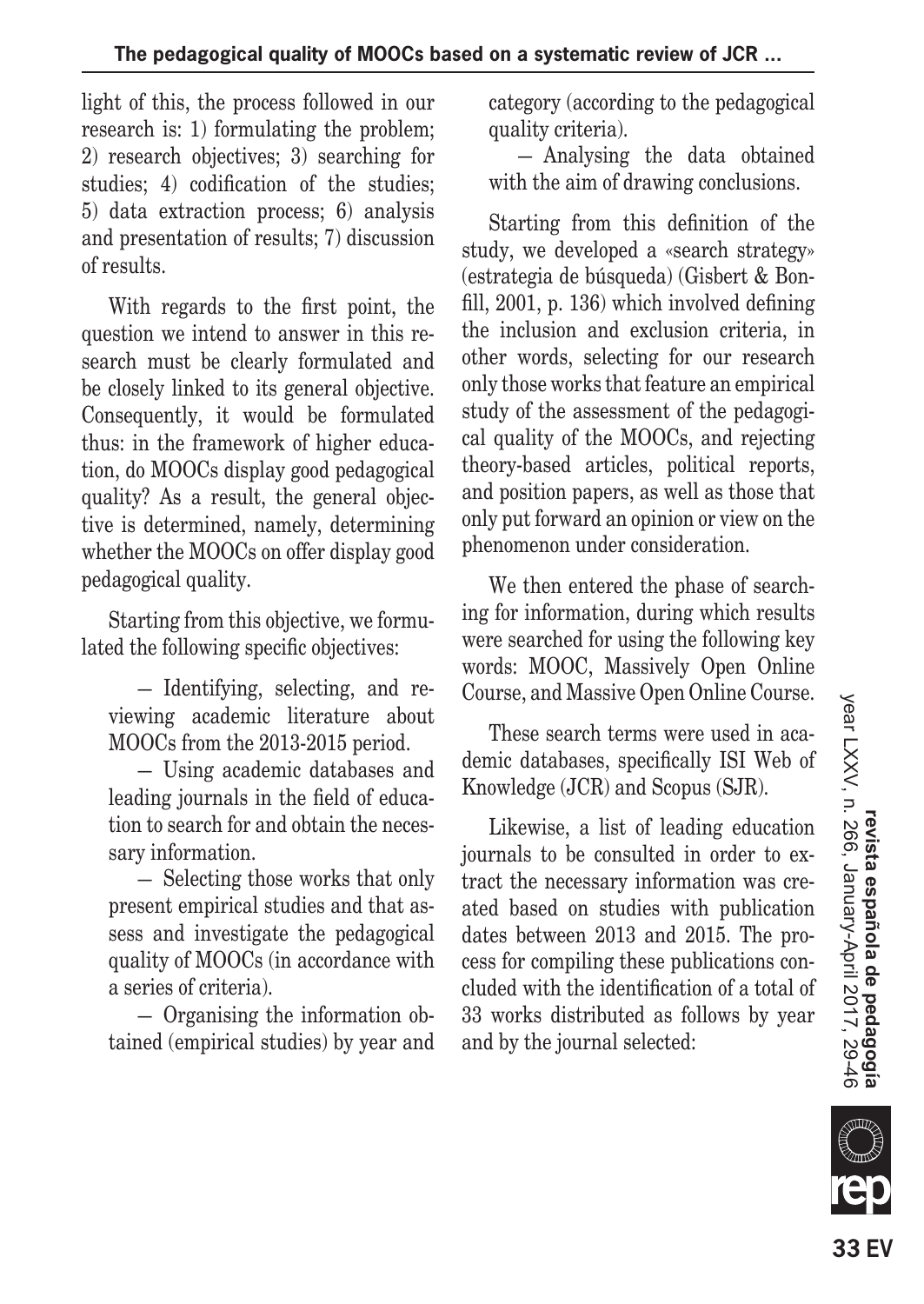| Distribution of the studies by journal and year of publication           |                |      |               |  |
|--------------------------------------------------------------------------|----------------|------|---------------|--|
| Journal                                                                  | 2013           | 2014 | 2015          |  |
| The Australasian Journal of Educational Technology                       |                |      | $\mathbf{1}$  |  |
| The British Journal of Educational Technology                            |                |      | 6             |  |
| Educational Technology & Society                                         | $\mathbf{1}$   |      | $\mathbf{1}$  |  |
| The International Review of Research in Open<br>and Distributed Learning | $\overline{2}$ | 1    |               |  |
| Computers & Education                                                    |                |      | $\mathcal{S}$ |  |
| Comunicar                                                                |                |      | 3             |  |
| Digital Education Review                                                 |                | 3    |               |  |
| Distance Education                                                       |                |      | $\mathbf{1}$  |  |
| Profesorado                                                              |                | 1    |               |  |
| Educación XXI                                                            |                |      | 3             |  |
| RUSC. Universities and Knowledge Society Journal                         |                |      | 7             |  |
| Total articles per year                                                  | 3              | 5    | 25            |  |
| <b>TOTAL</b>                                                             | 33             |      |               |  |

| TABLE 2. List of the selected studies, journals, and year of publication. |  |  |  |  |
|---------------------------------------------------------------------------|--|--|--|--|
|---------------------------------------------------------------------------|--|--|--|--|

Source: Prepared by the authors.

Once the studies that complied with the stated requirement or criterion had been collected, a «Codification Manual» (Manual de Codificación) was prepared. This explains what the criteria are by which the characteristics of the studies are to be codified (Sánchez, 2010). With this we intend to set out these criteria, in our case the criteria that account for the pedagogical quality of a MOOC, with the objective of establishing how these criteria affect the results.

We then prepared a recording protocol for the variables (criteria) to be taken into account depending on the variables or criteria that indicate that a MOOC is of good pedagogical quality. To do so, we focus on reviewing a range of studies that assessed the pedagogical quality of the MOOCs and analysing which criteria they used. These studies are presented in the following table along with the pedagogical quality indicators selected for each of them:

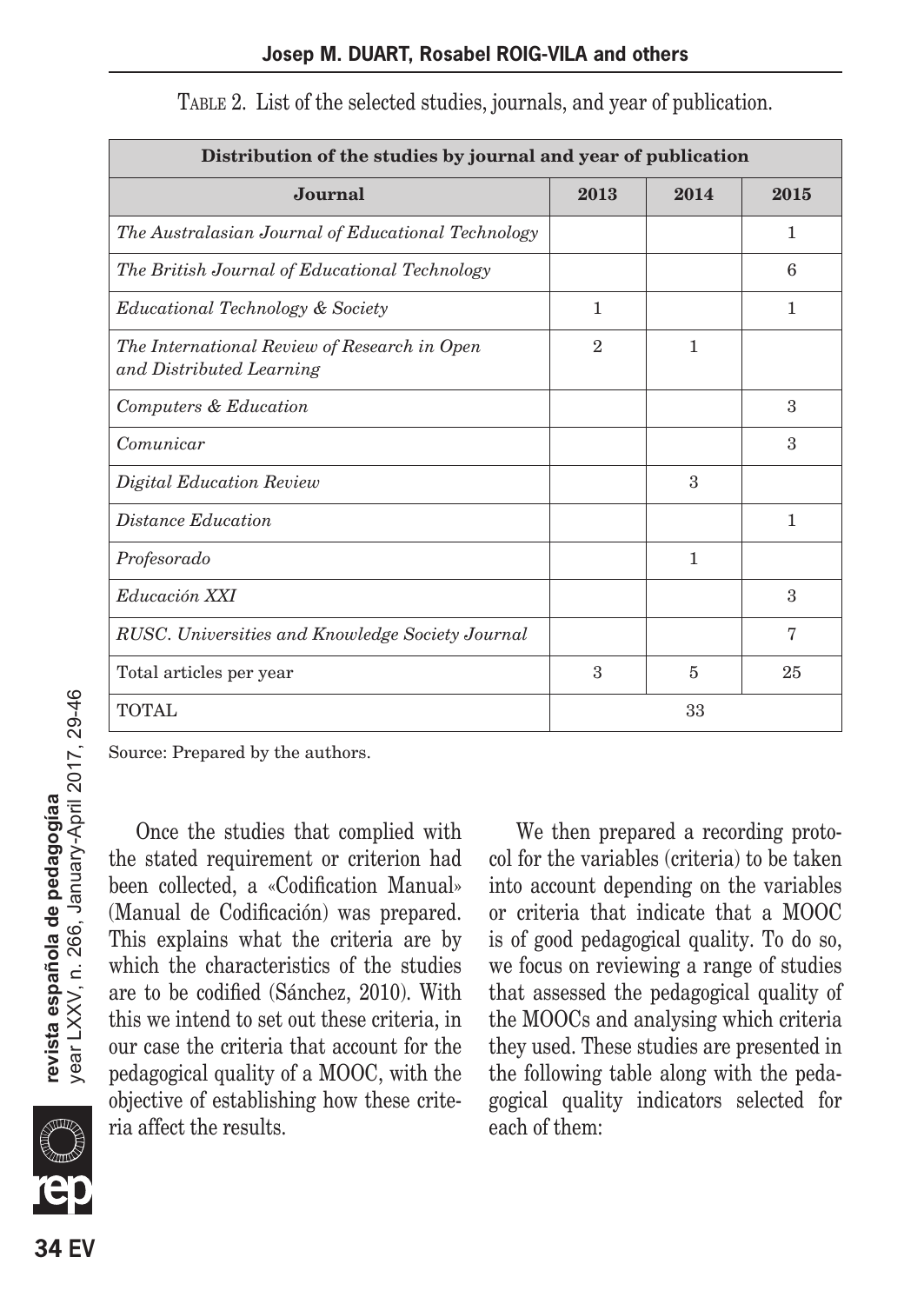| Pedagogical quality criteria for MOOCs         |                                                                                                                                                                                                                                                                                                                                                                                                                                                                                           |  |  |  |
|------------------------------------------------|-------------------------------------------------------------------------------------------------------------------------------------------------------------------------------------------------------------------------------------------------------------------------------------------------------------------------------------------------------------------------------------------------------------------------------------------------------------------------------------------|--|--|--|
| <b>Authors</b>                                 | <b>Quality Indicators</b>                                                                                                                                                                                                                                                                                                                                                                                                                                                                 |  |  |  |
| Alemán, San-<br>cho-Vinuesa, &<br>Gómez (2015) | Content, pedagogical focus, tutorials, and assessment, suitability for<br>and adaptation to users (of the content), <i>motivational capacity</i> and<br>resources.                                                                                                                                                                                                                                                                                                                        |  |  |  |
| Roig, Mengual,<br>& Suárez (2014)              | - Methodology, organisation, quality of content, resources, motivation,<br>multimedia, language, values, and distinctiveness.                                                                                                                                                                                                                                                                                                                                                             |  |  |  |
| Martín, Gonzá-<br>lez, & García<br>(2013)      | - <i>Planning</i> : name of the course, teachers, start and end dates, organi-<br>sation of the content.<br>Programme: structure, objectives, materials (videos, texts, etc.), <i>acti-</i><br><i>vities</i> , social networks, <i>assessment</i> and certification.<br>- Resources: staff, students registered, choice of tutors.<br>Development of the process: <i>activity by tutors</i> , <i>assessment techniques</i> .<br>Quality of the results: student and teacher satisfaction. |  |  |  |
| Gea (2015)                                     | - Dimension 1 « <i>Planning</i> /Management» and the «Administration/Ma-<br>nagement» and «Accreditation/Certification» subfactors.<br>Dimension 2 «Learning design» and «Didactic-instructional design»,<br>«Content», «Resources and activities», and «Assessment» subfactors;<br>Dimension 3 «Communication-Interaction» and its «Communication»<br>and « <i>Tutorials</i> » subfactors.                                                                                               |  |  |  |

TABLE 3. List of pedagogical quality criteria for MOOCs.

Source: Prepared by the authors based on Alemán, Sancho-Vinuesa, & Gómez, 2015; Roig, Mengual, & Suárez, 2014; Martín, González, & García, 2013; Guerrero, 2015.

As can be seen, we have highlighted in italics the criteria that are repeated in the four selected studies and are, therefore, used most often to assess the pedagogical quality of the MOOCs. We then prepared another table in which we list the pedagogical quality criteria to take into account in our research:

Table 4. Selected criteria with regards to the pedagogical quality of the MOOCs.

| Selected quality criteria       |  |  |
|---------------------------------|--|--|
| 1. Course planning              |  |  |
| 2. Content                      |  |  |
| 3. Methodology                  |  |  |
| 4. Resources and activities     |  |  |
| 5. Student motivation           |  |  |
| 6. Communication                |  |  |
| 7. Assessment and certification |  |  |

Source: Prepared by the authors.

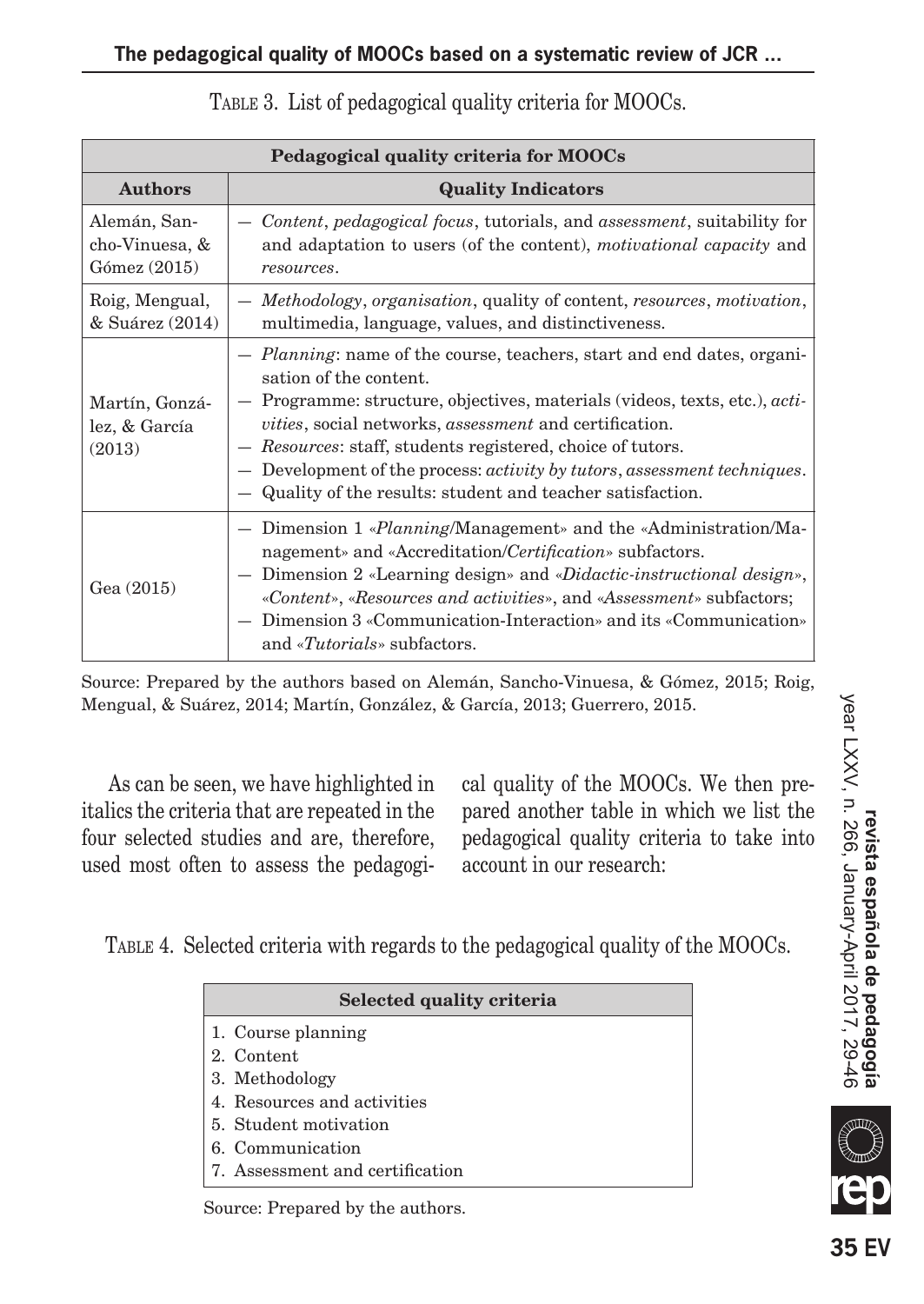Having reached this point in the research, a «data collection form» was prepared, as «although the search and selection process should have ruled out most of the ineligible studies, it is advisable to verify their eligibility» (Gisbert & Bonfill, 2001, p. 138).

### **5. Results**

In this phase of the research we proceeded to analyse and present the results of the systemic review we had carried out following the norms established for doing so (see Monroy & Fernández, 2014; López-Torrijo, Mengual-Andrés, & Estellés-Ferrer, 2015; Mullan, and others, 2015).

However, before analysing the results, and in accordance with the study by Sangrà, González-Sanmamed and Anderson (2015), we present a table showing the distribution by thematic categories of the articles selected to be researched. This helps visualise the number of articles that we have to assess each category, which in our case are each selected pedagogical quality criterion.

TABLE 5. Number of publications distributed by category.

| Code           | Category                     | N  | $\%$ |
|----------------|------------------------------|----|------|
| 1              | Course planning              | 5  | 8.6  |
| $\overline{2}$ | Content                      | 5  | 8.6  |
| 3              | Methodology                  | 10 | 17.2 |
| 4              | Resources and activities     | 6  | 10.3 |
| 5              | Student motivation           | 13 | 22.4 |
| 6              | Communication                | 11 | 19   |
| 7              | Assessment and certification | 8  | 13.8 |

Source: prepared by the authors.

It should be noted that some works fell into more than one category, taking into account the topics that they reviewed and so the total number of publications reviewed exceeds the 33 works that were examined, reaching a total of 58.

We will now see the results based on each of the criteria:

#### **5.1. Course planning**

The results of the research carried out by Castaño, Maiz, and Garay (2015) show that the organisation and/or planning of MOOCs is positive in terms of how information is organised on the course (47.05% of those surveyed gave this item a score of 5 on a scale of 1-6). On the other hand, an aspect of the organisation and/or plan

year LXXV, n. 266, January-April 2017, 29-46 **36** EV **revista española de pedagogíaa** year LXXV, n. 266, January-April 2017, 29-46 revista española de pedagogíaa

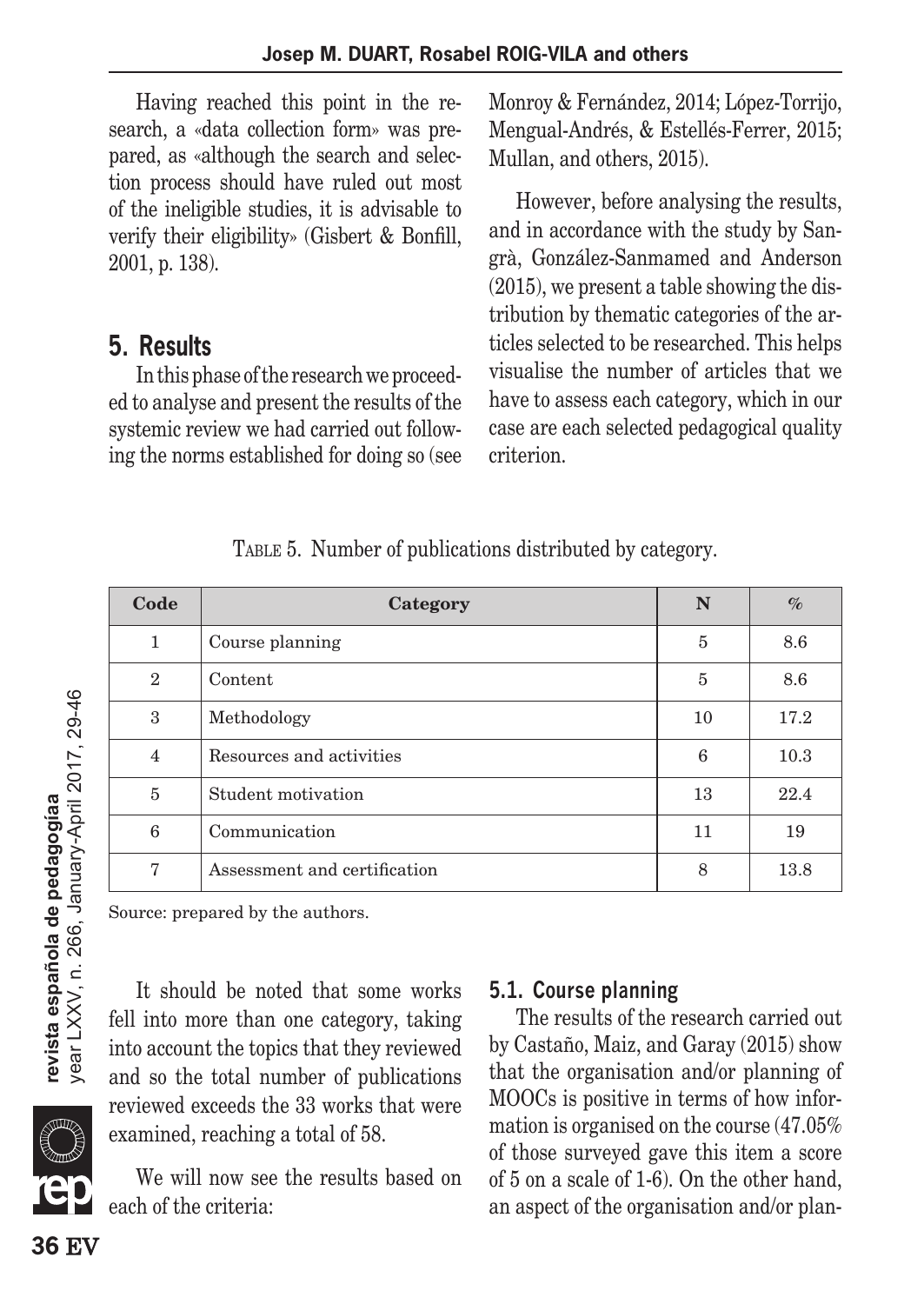ning, such as excessive content, 32.2% of those surveyed answered with a score of 2, in other words, the amount of content was not appropriate.

Yousef, Chatti, Wosnitza, and Schroeder (2015) note that flexibility is one of the main characteristics to take into account when planning a MOOC. This is important enough for the authors to conclude that it is a basic aspect for the success of a MOOC course so that students can «learn at [their] own pace» (p. 85).

The findings of Alemán, Sancho-Vinuesa, and Gómez Zermeño (2015) are related to this idea of each student learning at her own pace. They state that «according to 55 experts, time is a key factor that affects the pedagogical quality of a MOOC» (p. 113). Time should, therefore, be taken into consideration when designing a MOOC, but also the completion times, the time that participants will take to review the content, videos, resources, exercises, and tests, and to participate actively in activities and discussion forums for collaborative learning.

One revealing study when assessing planning on MOOCs is the one carried out by Roig, Mengual, and Suárez (2014). This includes 129 assessments of 52 different MOOCs, and the authors state, in a classification of quality that runs from «very low» through «low» and «medium» to «high», that the pedagogical quality of the planning of MOOC courses is average.

#### **5.2. Content**

The pedagogical quality of the content of a MOOC course is a key element for deciding their success and attracting the greatest possible number of participants. It is here that the leading universities stand out as being the ones that participants prioritise and the ones that are in the greatest demand when studying a MOOC (Yousef, Chatti, Wosnitza, and Schroeder, 2015).

Likewise, if a MOOC displays a good level of quality in its content, this will contribute to students maintaining their attention, something which has a direct and positive influence on their motivation and so leads to a reduction in the dropout rate for the course in question (Castaño, Maiz, & Garay, 2015). However, Raposo-Rivas, Martínez-Figueira, and Sarmiento (2015) note that if we wish to opt for quality content, it must be structured openly, in other words in modules or lessons, normally with an average of 8 modules per MOOC. In contrast, it is not common or advisable for the content to be presented in a delimited manner, only by weeks, from a closed structure.

Following on from this, there are various authors who emphasise the ineffectiveness of MOOC courses because of the low quality of their content (Chen, 2014; Roig, Mengual, & Suárez, 2014). Chen (2014), for example, goes so far as to state that MOOCs, while being beneficial for students, have a questionable level of quality of their content and so they should be subject to assessment. Roig, Mengual, and Suárez (2014), on the other hand,



**SILLE**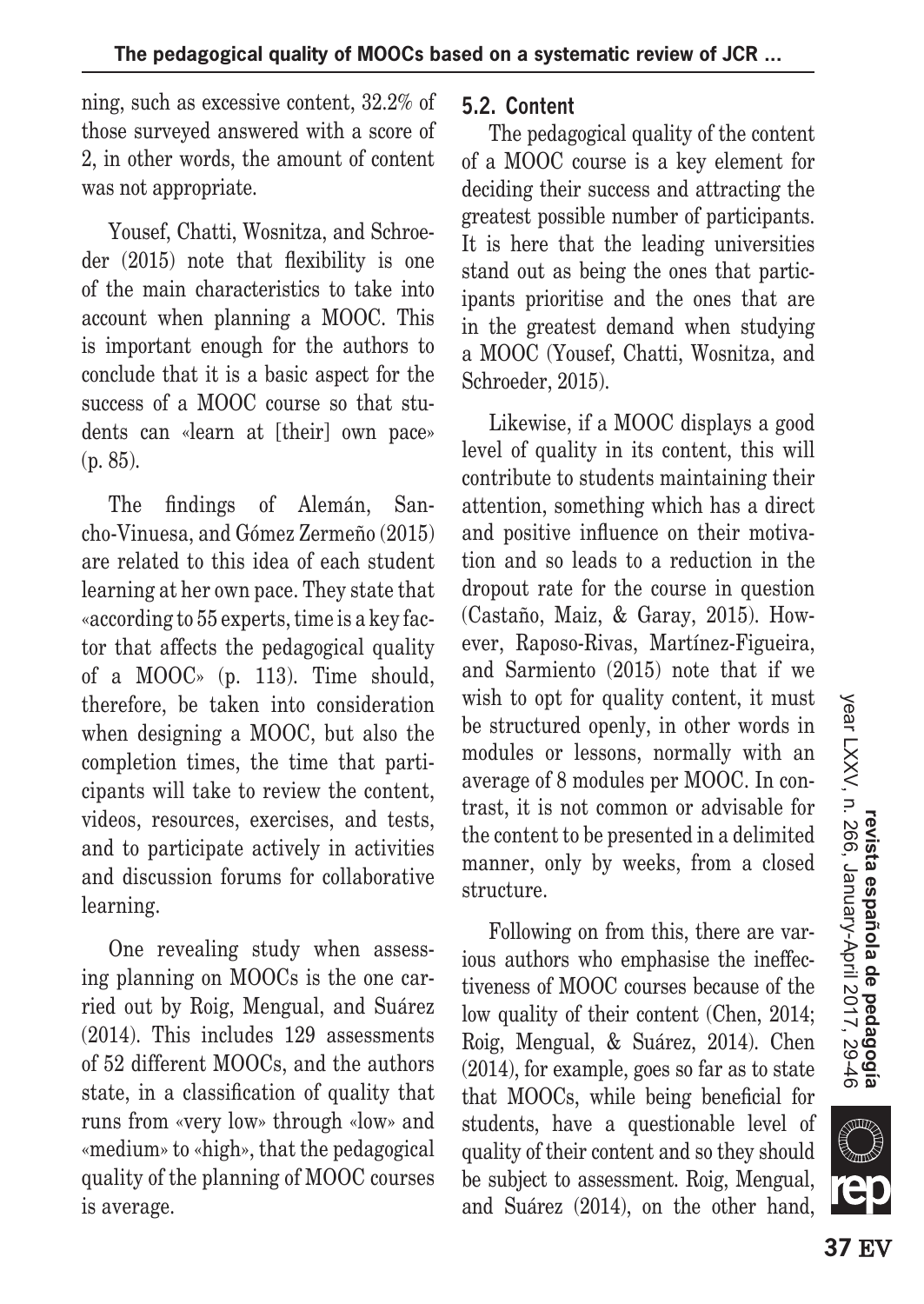establish a classification of pedagogical quality in which they determine that the quality of the content is slightly lower than the desirable value that would indicate an acceptable or average quality. Likewise, a factor that should be taken into account and that has a direct influence on the quality of the content is the provision of a didactic guide as, according to these authors, this would improve the quality of the course content.

#### **5.3. Methodology**

There are many authors who agree on the idea that for a MOOC to be considered to have an acceptable methodological quality, it must encourage connectivism —interaction between its members for interchanging information and mutual enrichment— through the educational experiences provided throughout the course (Margaryan, Bianco, & Littlejohn, 2015; Chen & Chen, 2015; Alemán, Sancho-Vinuesa, & Gómez Zemeño, 2015; Sangrà, González-Sanmamed, & Anderson, 2015).

At present there are MOOC courses that do not encourage interaction between their participants, even though this is one of their essential defining characteristics as well as being a key aspect for considering a MOOC course to be a success, given that the methodological focus that encourages cooperation and exchange of information between its members helps to combat the dropout rate (De Freitas, Morgan, & Gibson, 2015).

This is also reflected in the study by Chen and Chen (2015), who state that «study group is a more effective methodology for MOOCs than individual learning» (*study group* es una metodología para MOOC más efectiva que el aprendizaje individual (p. 67). De Freitas, Morgan, and Gibson (2015), on the other hand, state that in order to show a commitment to pedagogical quality, a learning focus based on play must be encouraged. They add that this is something that would also help reduce the dropout rate on MOOC courses.

The research by Margaryan, Bianco, and Littlejohn (2015) reveals a shortcoming in the methodological design of MOOCs as just 8 courses opt for and include collective knowledge (knowledge/ cooperative work) from the 76 analysed. In response to this, we should cite the educational experiment by Graham and Fredenberg (2015) of the University of Alaska, who implemented a connectivism-based MOOC with teachers from the region that obtained satisfactory results and where the authors concluded that an open learning environment and a methodological focus based on experimentation and play is the best option for being successful.

Roig, Mengual, and Suárez (2014), however, find that of the 52 MOOCs analysed from 10 different platforms, focussing on the «methodology» category, MOOCs have an average methodological quality of 67.4% according to the pedagogical assessments performed.

#### **5.4. Resources and activities**

Building on the studies analysed, we can see how the use of a variety of resources on MOOCs helps maintain the atten

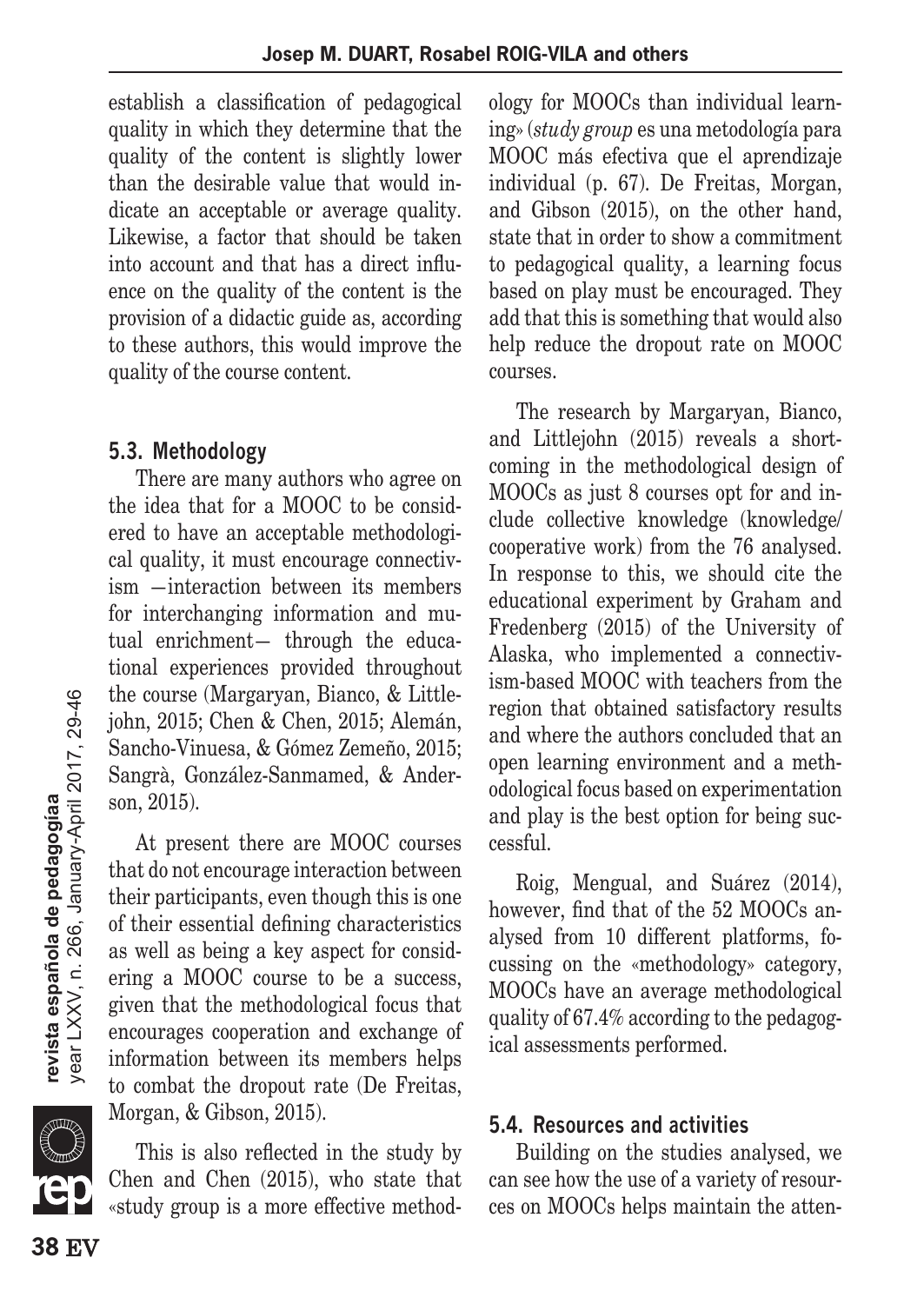tion of the students, thus boosting their interest and commitment. We also find how one of the referents or cornerstones of these resources on MOOCs is audiovisual materials: in other words, videos, lectures or recorded classes (Castaño, Maiz, & Garay, 2015).

In the same vein, Veletsianos, Collier, and Schneider (2015) corroborate in their study into the experiences of students on MOOCs, that when talking about the quality of resources we should focus primarily on the quality of videos and, more specifically, they state, on the sound and image quality, the transcription, and the speed of reproduction. For this reason Yu, Liao, and Su (2013) carried out an experiment with the objective of improving the quality of audiovisual materials to improve the quality of the resources used.

Building on the research by Roig, Mengual, and Suárez (2014), we find that the quality of resources on the MOOCs analysed is lower than the desirable value. The study by Margaryan, Bianco, and Littlejohn (2015) is in line with this assessment; they show that approximately a third of the MOOCs analysed (27/76) had quality resources: these are found in just 13 xMOOCs (26% of the xMOOCs analysed) and 14 cMOOCs (53.8% of all the cMOOCs in the sample). These authors also state that there are no collaborative activities in 68 of the 76 MOOCs analysed.

#### **5.5. Motivation**

The motivation of participants on MOOCs is one of the most commonly researched topics. In one of these pieces of research, carried out by Castaño, Maiz, and Garay (2015), we see that there is no direct relationship between overall motivation and performance, but there is between one of the factors that comprises motivation: satisfaction. Having said this, we can affirm that satisfaction is generally directly correlated with the performance of participants.

Chen and Chen (2015) highlight in their experiment on a study group on a MOOC that connectivism and collaborative work have a direct positive influence on participants' motivation. Their research shows that attitudes towards learning improve after establishing communication between the different participants in the community.

Another interesting finding is the one provided by Alraimi, Zo, and Ciganek (2015) who state that there is a correlation between participants' motivation and taking MOOCs from prestigious universities (reputational factor).

Furthermore, De Freitas, Morgan, and Gibson (2015) state that the credibility of games as a learning tool helps motivate students while improving their performance. Likewise, attractive content or topics, appropriate assessments, and encouragement for connectivism and group work are factors that have a direct positive influence on student motivation as the work of García, Tenorio, and Ramírez shows (2015).

There are also studies that investigate the relationship existing between motivation and the psychological factors that influence it. Therefore, Terras and

**KIIT**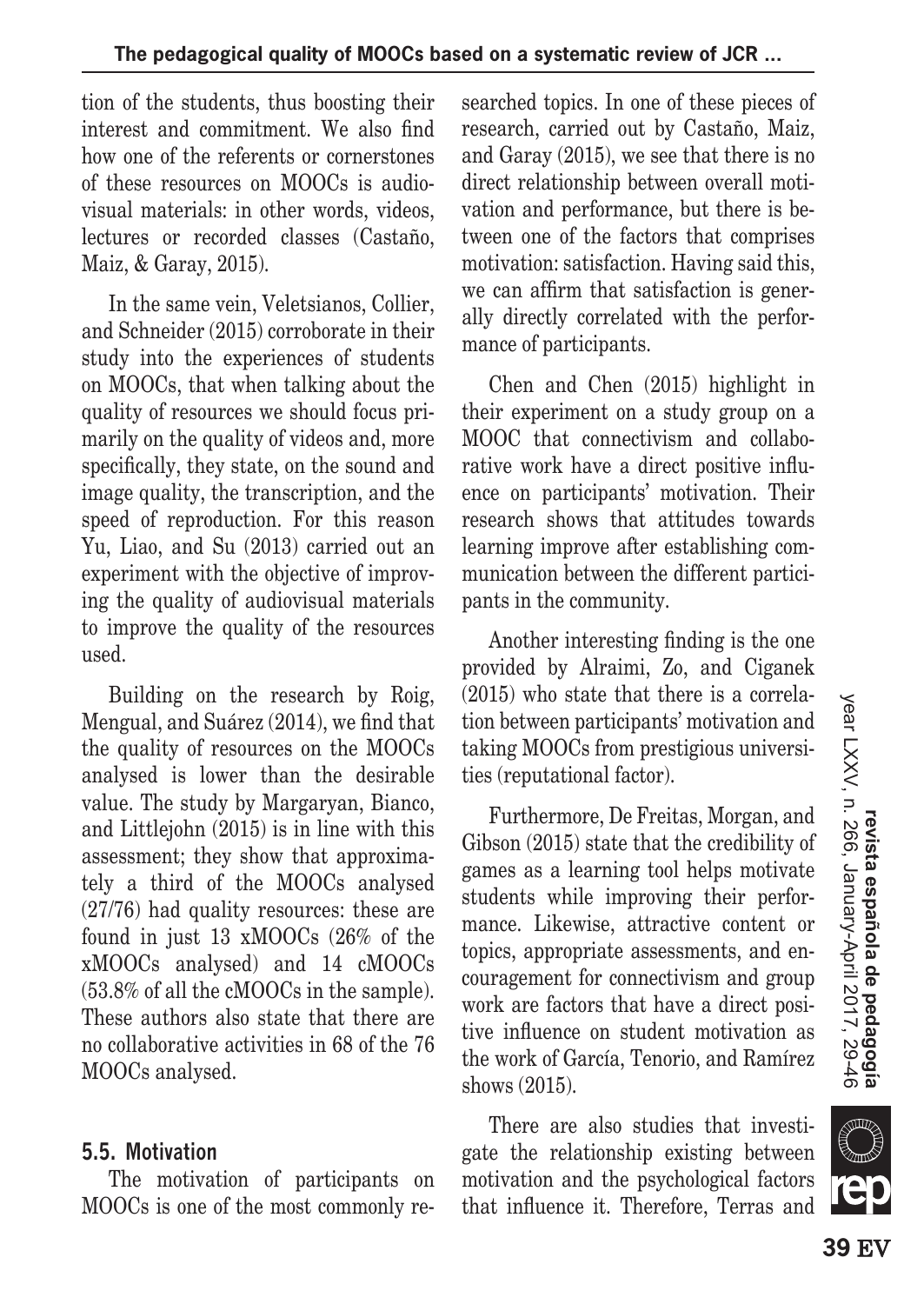Ramsay (2015) conclude that there are three key problems: the lack of incentives for completing the courses, problems understanding the content, and the lack of support for addressing these problems.

Furthermore, Roig, Mengual, and Suárez (2014) ascertain in their study that, the 52 MOOCs they analyse have an average value in the «motivation» category (corresponding to 67.4% of the assessments performed).

Finally, Sánchez, Escribano, and Valderrama (2015) carried out research in which they study whether there is a relationship between the certification awarded on MOOC courses and motivation. In light of the data obtained in their study of this accreditation it can be clearly seen that «although these certificates might seem like a good source of motivation to reduce the dropout rate and manage to increase the learning obtained on the course, this is not really the case» (p. 33), at least in the age group at which MOOCs are currently being aimed: adults with university education.

#### **5.6. Communication**

Margaryan, Biano, and Littlejohn (2015) observed in their study that, on cMOOCs, there was constant interaction between the instructor and participants through communicative resources such as discussion forums. However, when analysing the use of these forums it was observed that the interactions did not produce feedback in order to find meaningful learning.

Regarding the online learning model, Diver and Martínez (2015) observe a significant fact in relation to the communication channels on MOOCs. These authors showed that students who abandoned the course had interacted less in the forums and videos than the students who continued. The authors show that the students who read the forums obtain better results than the ones who do not do this. Likewise, those students who use the videos and recorded lectures improve their performance in comparison with those who do not do so.

Similarly, there is the study by Chang, Hung, and Lin (2015) who researched the communication channels with the objective of reducing dropout rates and finding methods for encouraging participation on MOOC courses. These authors state that «giving students more opportunities for group study can also improve their participation as solution to problems and ideas can be inspired through discussions with other students» (Chang, Hung, and Lin, 2015 p. 539).

Other studies, such as that by Atenas (2015), make it clear that good practice on MOOC courses is to promote the exchange of content between the members of a course in order to share resources online and encourage participation through the different communication channels available.

Mackness, Waite, Roberts, and Lovegrove (2013) show how, in their experience of a connectivist MOOC course, as the teacher cannot have a face-to-face relationship with each participant, a need arises to find volunteer mentors to sup

**SILLE**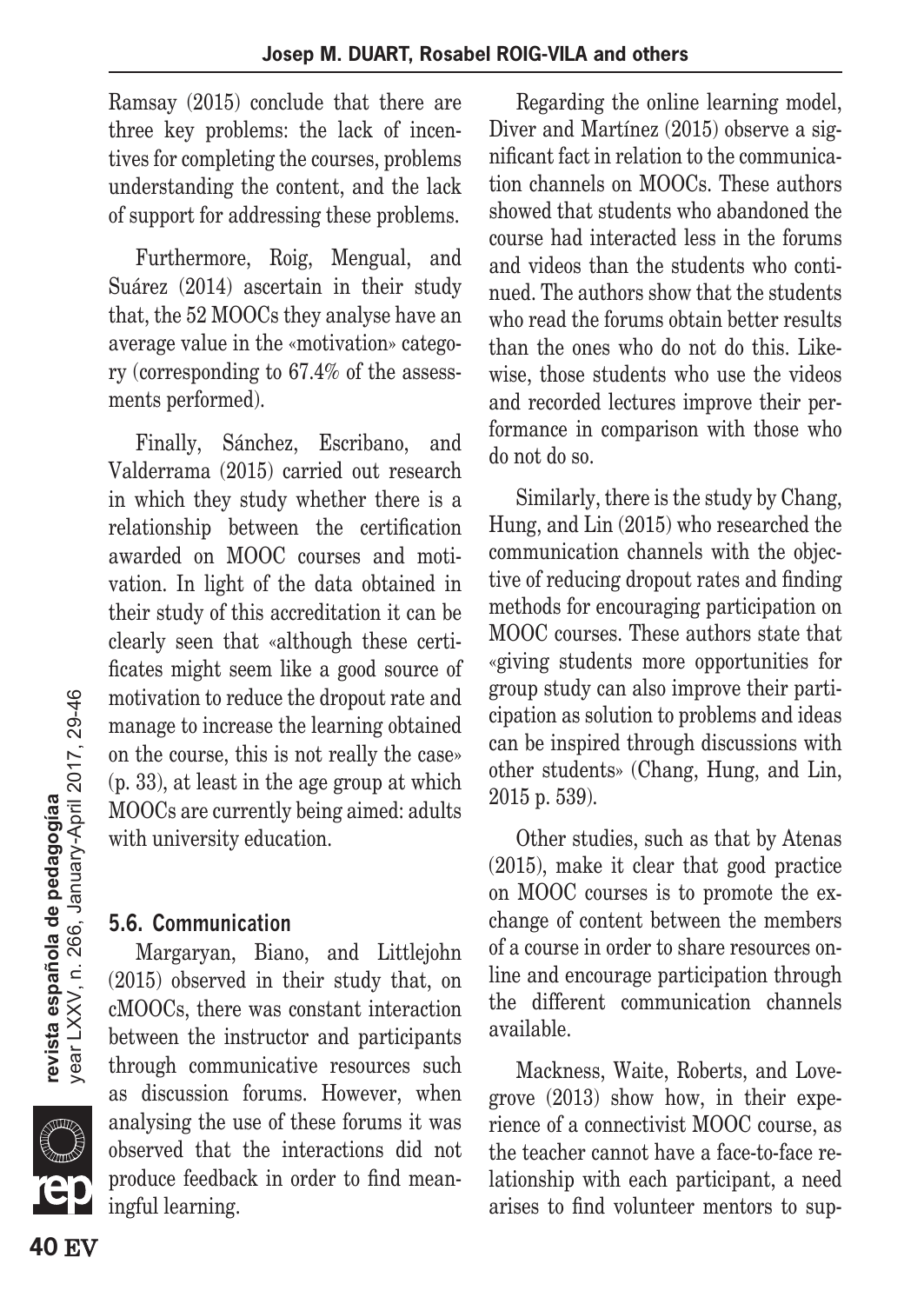port the new participants as they prepare to work on the MOOC. Help from former students was therefore sought in order to assist participants and provide feedback. This shows the importance of communication channels on MOOC courses to prevent students abandoning the course and to encourage their feedback.

Likewise, it is important to highlight the experiment carried out by Graham and Fredenberg (2015) on the MOOC course they implemented in Alaska in which teachers participated. The basic objective was to discover the impact of this connectivism-based MOOC and it was concluded that, in principle, there were problems with some teachers who did not have technology skills or competences, but communication channels and routes and collaborative work were essential tools for them to complete the course satisfactorily.

#### **5.7. Assessment and certification**

It is important to note the tool for assessing MOOC courses called ADECUR (Baldomero and Salmerón, 2015; Baldomero, Salmerón, and López-Meneses, 2015). These authors also warn of the existence of flawed assessment methodologies used in MOOCs, something that is worrying with regards to a valid and reliable assessment of the quality of these MOOCs.

Sánchez-Vera and Prendes-Espinosa (2015) in their work show alternative methods for assessing MOOCs. Likewise, the authors identify the need for complementary assessments, in other words, the use of a variety of methods for assessment on MOOC courses.

With regards to certification, the controversies and disputes it brings with it are noted in the work by Daniel. Vázquez-Cano, and Gisbert (2015). According to these authors, accreditation affects two aspects of MOOCs. The first is that it opens the door to income from course fees. Secondly, and less discussed at present, is the matter of understanding how learning is assessed and how employers value this certification.

Continuing with certification, we should mention the research by Sánchez, Escribano, and Valderrama (2015) who state that certification is not the driving force that leads students to continue with the course, and so it does not correlate with the «motivation» factor.

For his part, Chen (2014) carries out a study with discouraging results with regards to the quality of assessment on MOOCs. In fact, his research contains a section called «Ineffective assessments» (p. 96). He notes that «Conducting effective assessments in a MOOC is a big challenge so far» (p. 96). The author also warns that the number of effective assessments available on MOOCs is limited. Furthermore, he states that the methods for participants to cheat in online assessments are abundant and are easier to carry out than in a traditional class, something that promotes having what he calls, ineffective and invalid assessments.

In their study on trends in the assessment of learning through MOOCs, Gallego, Gámiz, and Gutiérrez (2015),

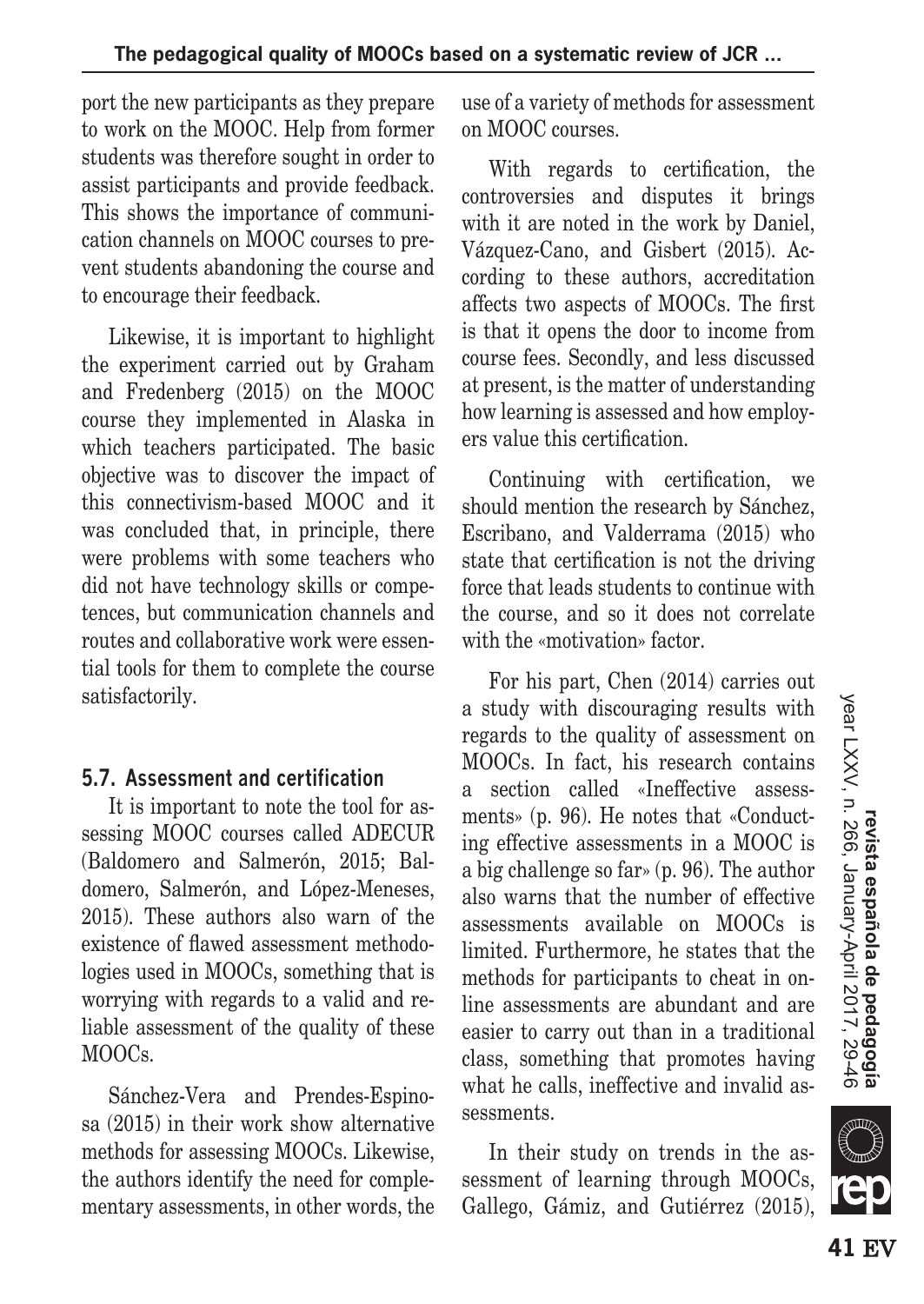show the errors that are most commonly committed in assessment and which have a negative influence on its quality, such as: «expecting a bell-shaped learning curve, choosing an incorrect type of assessment, insufficient evaluations, or poorly written multiple choice texts» (p. 80). Likewise, the authors find a very high percentage of automatic and peer assessments, very similar to those used by the teacher in a traditional model, and they state that the most commonly used assessment tools are: activities, questionnaires, exams, and assignments. However, another significant detail is «the limited range of tools; over 50% of the MOOCs analysed only use one tool. The types of assessment found are essentially normative and continuous» (p. 91).

# **6. Discussion and conclusions**

This study shows that, with regards to the pedagogical quality of MOOCs in terms of the seven categories analysed, three fall slightly below the average quality values: content, resources, and activities and assessment (Chen, 2014; Gallego, Gámiz, & Gutiérrez, 2015; Roig, Mengual, & Suárez, 2014; Margaryan, Bianco, & Littlejohn, 2015). Even so, in general and excepting the cited areas with slightly low values, the assessment of the quality of MOOCs shows an average quality level that is slightly higher than the mean (Roig and others, 2014; Baldomero and Salmerón, 2015).

It is also observed that there are few research works that consider the quality of the planning of MOOC courses, content, and assessment and certification. In contrast, there are numerous publications and pieces of research about methodological quality, motivation of students, and communication.

Likewise, although there are sufficient articles and pieces of research that focus on the assessment of MOOCs to extract evidence, the need is appreciated for a greater number of pieces of research that focus on assessing their pedagogical quality, principally in the following areas or categories: content, planning, resources and activities, and assessment (Baldomero, Salmerón, & López-Meneses, 2015; Roig, Mengual, & Suárez, 2014; Sangrà, González-Sanmamed, & Anderson, 2015). Accordingly, the bibliometric study by López-Meneses, Vázquez-Cano, and Román (2015) also noted that the articles studied were largely theoretical, something that made it difficult to exercise a critique from more empirical tenets.

Consequently, we suggest that in future research empirical aspects should be analysed and studied in greater depth, in particular in the categories covered in this study, for two main reasons: firstly, owing to the scarcity *per se* of pieces of research and/or publications, and secondly, because of the low or insufficient quality found, to enable future improvement in these areas.

From a pedagogical viewpoint, the scope of the MOOC phenomenon for online teaching is becoming ever stronger at a Spanish and European level and, especially, internationally (fundamentally in



 $\mathbb{Z}$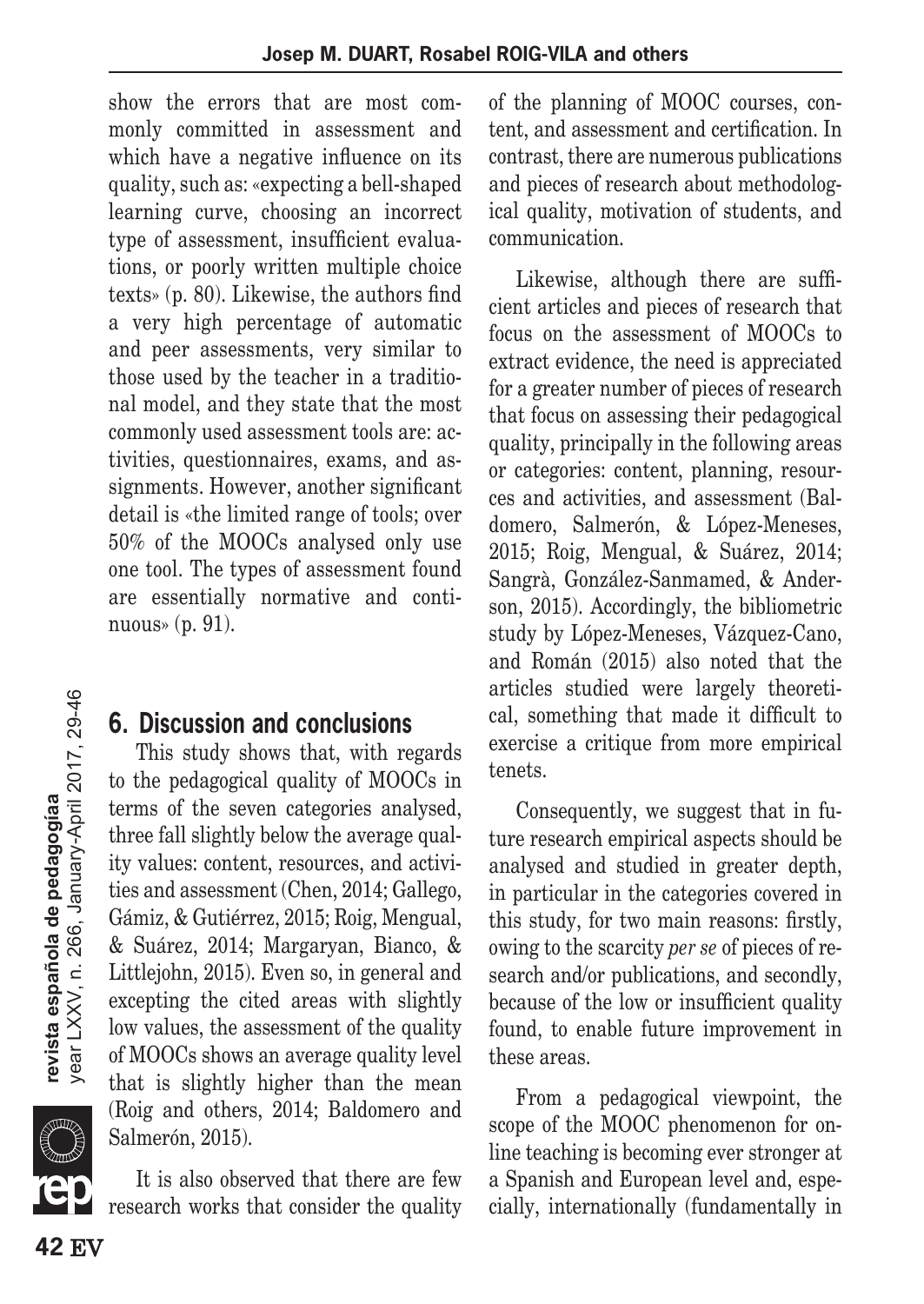the USA). However, on the other hand, it also has significant implications for teaching and, in particular, online teaching in higher education, especially regarding the so-called *Interactive Generation* (*Generación Interactiva*) (Melendro, García, & Goig, 2016), who make up the current learning community. It is here that it would be relevant to analyse and reflect on the competencies that they should develop and the roles that teachers must adopt online to operate successfully in environments that change so often, not just because they refer to virtual settings, but also to flourish in a society that requires up-to-the-minute education at this educational level.

Finally, we believe that we cannot overlook the possibilities of MOOCs and what these can contribute to knowledge in the current society and, specifically, to higher education in the current situation of redefining educational institutions (García, 2016). MOOCs are a unique tool that makes it possible for a massive number of students to access (normally freely and without restrictions) a range of content and learning resources, encouraging the exchange of information and educational experiences in a virtual environment that is accessible at any time and from any place, something that makes it a powerful resource with regards to adaptability and flexibility in higher education.

# **Bibliography**

Aguaded, I., Vázquez-Cano, E., & López-Meneses, E. (2016). El impacto bibliométrico del movimiento MOOC en la Comunidad Científica Española. *Educación XX1*, *19* (2), 77-104. doi: *10.5944/educXX1.13217*.

- Alemán, L. Y., Sancho-Vinuesa, T., & Gómez, M. G. (2015). Indicadores de calidad pedagógica para el diseño de un curso en línea masivo y abierto de actualización docente. *RUSC. Universities and Knowledge Society Journal*, *12* (1), 104-119.
- Alraimi, K. M., Zo, H., & Ciganek, A. P. (2015). Understanding the MOOCs continuance: The role of openness and reputation. *Computers & Education*, *80*, 28-38.
- Atenas, J. (2015). Model for democratisation of the contents hosted in MOOCs. *RUSC. Universities and Knowledge Society Journal*, *12* (1), 3-14.
- Baldomero, M. (2015). La valoración de MOOC: Una perspectiva de calidad. *RIED. Revista Iberoamericana de Educación a Distancia*, *18* (2), 171-195.
- Baldomero, M. & Salmerón, J. L. (2015). Edu-Tool®: Un instrumento para la evaluación y acreditación de la calidad de los MOOCs. *Educación XX1*, *18* (2), 97-123. doi: *10.5944/ educXX1.13233*
- Baldomero, M., Salmerón, J. L., & López-Meneses, E. (2015). Comparative between quality assessment tools for MOOCs: ADECUR vs Standard UNE 66181:2012. *RUSC. Universities and Knowledge Society Journal*, *12* (1), 131-144.
- Castaño, C., Maiz, I., & Urtza, G. (2015). Diseño, motivación y rendimiento en un curso MOOC cooperativo. *Comunicar. Revista Científica de Educomunicación*, *44*, 19-26.
- Castells, M. (2009). *Comunicación y poder*. Madrid: Alianza Editorial.
- Chang, R.I., Hung, Y.H., & Lin, C.F. (2015). Survey of learning experiences and influence of learning style preferences on user intentions regarding MOOCs. *British Journal of Educational Technology*, *46* (3), 528-541.

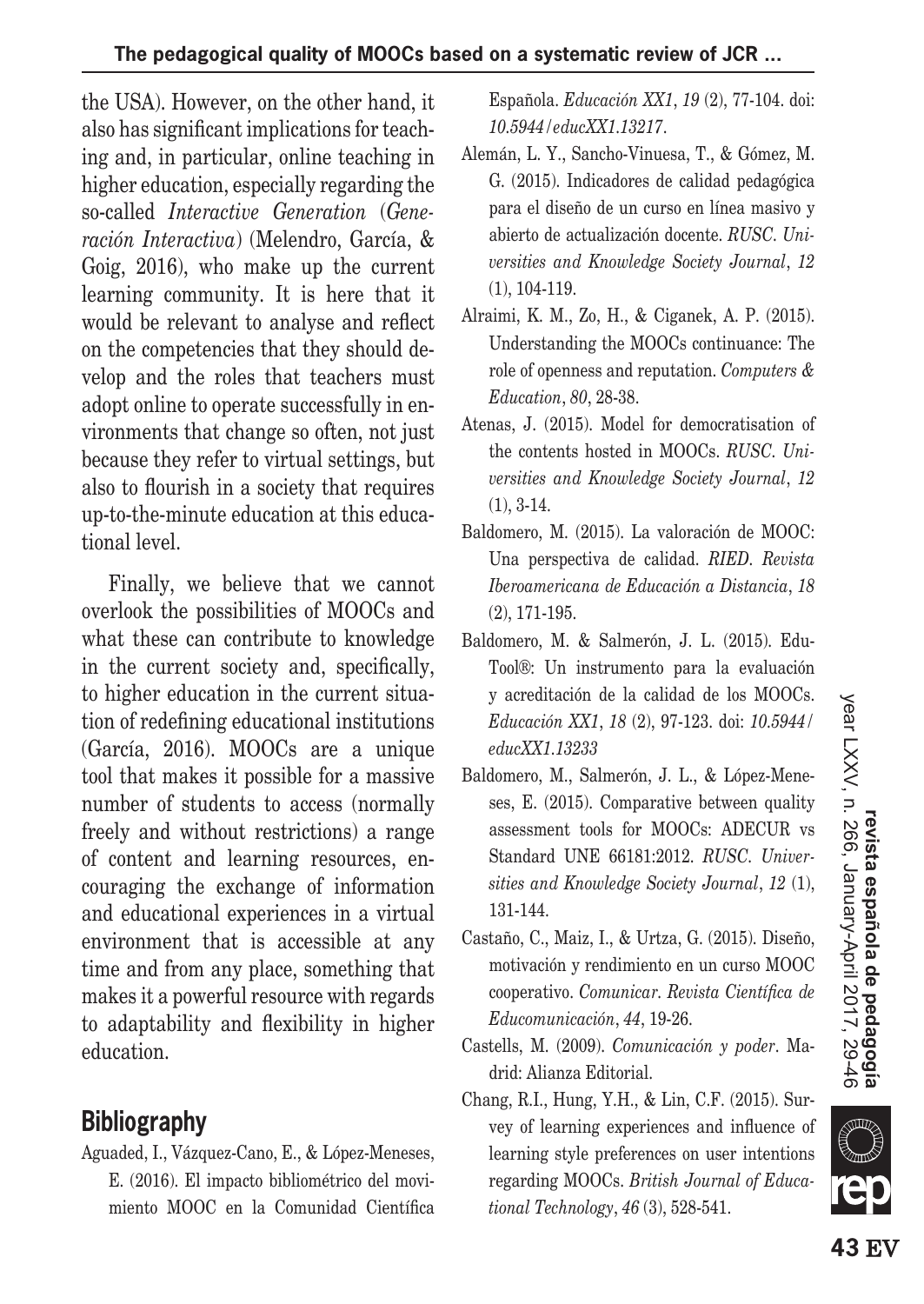- Chen, Y. (2014). Investigating MOOCs through blog mining. *The International Review of Research in Open and Distance Learning*, *15* (2), 85-106.
- Chen, Y. H. & Chen, P. J. (2015). MOOC study group: Facilitation strategies, influential factors, and student perceived gains. *Computers & Education*, *86*, 55-70.
- Daniel, J., Vázquez, E., & Gisbert, M. (2015). The future of MOOCs: Adaptive learning or business model? *RUSC. Universities and Knowledge Society Journal*, *12* (1), 64-73.
- Darder, A., & Pérez, A. (2015). Online tutoring procedure for research project supervision: management, organization and key elements. *Journal of New Approaches in Educational Research*, *4* (2), 123-132. doi: *10.7821/ naer.2015.4.110*
- De Freitas, S. I., Morgan, J., & Gibson, D. (2015). Will MOOCs transform learning and teaching in higher education? Engagement and course retention in online learning provision. *British Journal of Educational Technology*, *46* (3), 455-471.
- Diver, P. & Martínez, I. (2015). MOOCs as a massive research laboratory: opportunities and challenges. *Distance Education*, *36* (1), 5-25.
- Downes, S. (2012). Connectivism and connective knowledge: Essays on meaning and learning networks. *Stephen Downes Web*. Retrieved from: *http://www.downes.ca/files/Connective\_Knowledge-19May2012.pdf*
- Escardíbul, J.-O & Mediavilla, M. (2016). El efecto de las TIC en la adquisición de competencias. Un análisis por tipo de centro educativo. **revista española de pedagogía**, *74* (264), 317-335.
- Gallego, M. J., Gámiz, V., & Gutiérrez, E. (2015). Tendencias en la evaluación del aprendizaje en cursos en línea masivos y abiertos. *Educación XXI*, *18* (2), 77-96.
- García, E. (2016). Governance in educational institutions in Portugal. *Journal of New Approaches in Educational Research*, 5 (1), 17-22. doi: *10.7821/naer.2016.1.156*
- García, B. J., Tenorio, G. C., & Ramírez, M. S. (2015). Self-motivation challenges for student involvement in the open educational movement with MOOC. *RUSC. Universities and Knowledge Society Journal*, *12* (1), 91-103.
- Gea, M. (Coord.) (2015). *Informe MOOC y criterios de calidad*. p. 28. Toledo: CRUE. Retrieved from: *http://www.crue.org/TIC/Documents/ InformeMOOC\_CRUETIC\_ver1%200.pdf*
- Gisbert, J. P. & Bonfill, X. (2004). ¿Cómo realizar, evaluar y utilizar revisiones sistemáticas y metaanálisis? *Gastroenterol Hepatol*, *27* (3), 129-49.
- Graham, L. & Fredenberg, V. (2015). Impact of an open online course on the connectivist behaviours of Alaska teachers. *Australasian Journal of Educational Technology*, *31* (2), 140-149.
- Guàrdia, L., Maina, M., & Sangrà, A. (2013). MOOC design principles. A pedagogical approach from the learner's perspective. *eLearning Papers*, *33*.
- Last, J. M. (2001). *A dictionary of epidemiology*. Oxford: Oxford University Press.
- Liyanagunawardena, T. R., Adams, A. A., & Williams, S. A. (2013). MOOCs: A systematic study of the published literature 2008-2012. *IRRODL. The International Review of Research in open and distributed Learning*, *14* (3), 202-227. Retrieved from: *http://www.irrodl. org/index.php/irrodl/article/view/1455*
- López-Meneses, E., Vázquez-Cano, E., & Román, P. (2015). Análisis e implicaciones del impacto del movimiento MOOC en la comunidad científica: JCR y Scopus (2010-13). *Comunicar*, *44*, 73-80.
- López-Torrijo, M., Mengual-Andrés, S., & Estellés-Ferrer, R. (2015). Clinical and logopaedic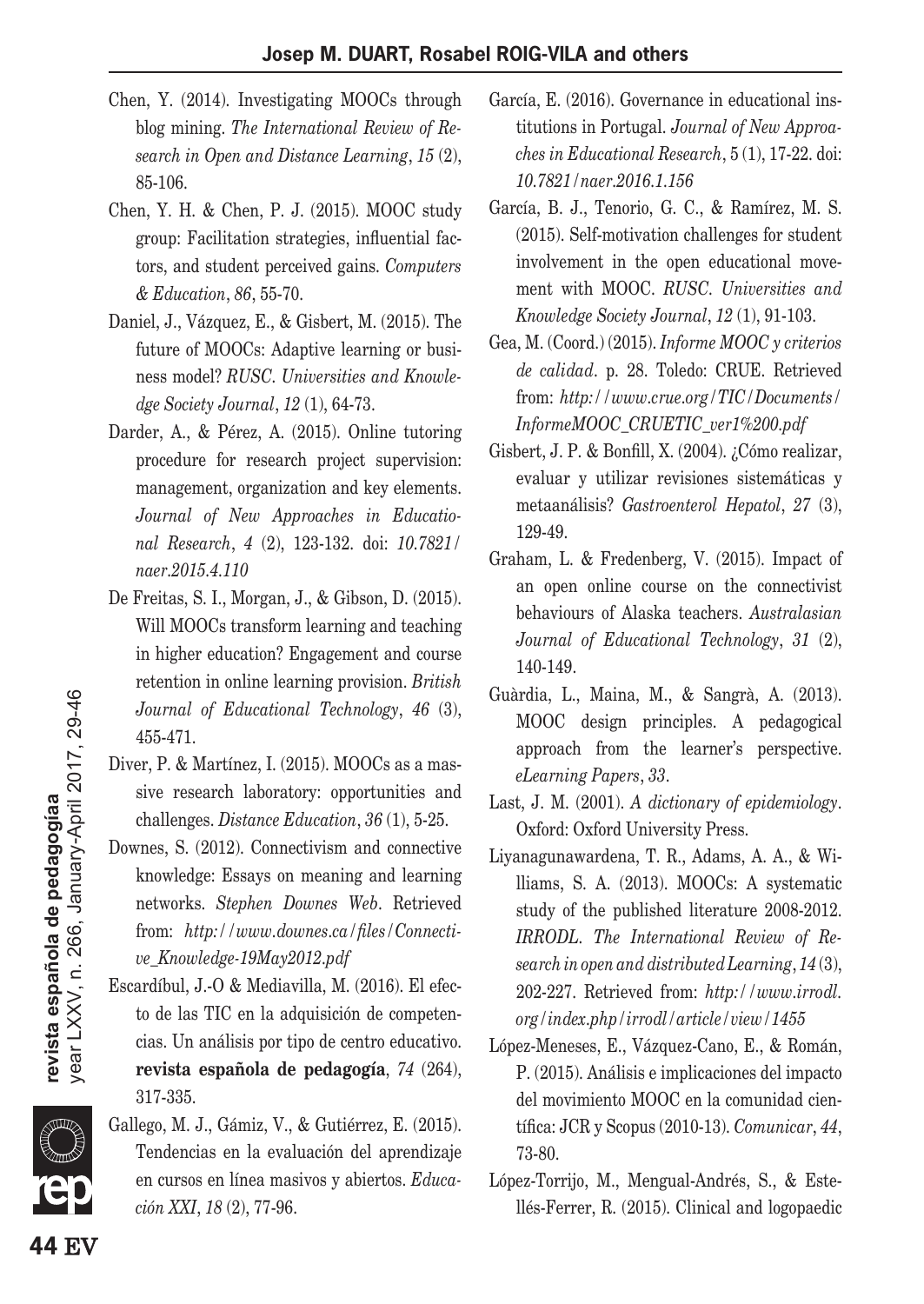#### **The pedagogical quality of MOOCs based on a systematic review of JCR ...**

results of simultaneous and sequential bilateral implants in children with severe and/or profound bilateral sensorineural hearing loos: A literature review. *International Journal of Pediatric Otorhinolaryngology*, *79*, 786-792.

- Mackness, J., Waite, M., Roberts, G., & Lovegrove, E. (2013). Learning in a small, task-oriented, connectivist MOOC: Pedagogical issues and implications for higher education. *The International Review of Research in Open and Distance Learning*, *14* (4), 140-159.
- Margaryan, A., Bianco, M., & Littlejohn, A. (2015). Instructional quality of Massive Open Online Courses (MOOCs). *Computers & Education*, *80*, 77-83.
- Martín, O., González, F., & García, M. A. (2013). Propuesta de evaluación de la calidad de los MOOC a partir de la Guía Afortic. Campus Virtuales, *1* (2), 124-32.
- Melendro, M., García, F. J., & Goig, R. (2016). El uso de las TIC en el ocio y la formación de los jóvenes vulnerables. **revista española de pedagogía**, *74* (218), 71-89.
- Mengual, A., & Roig, R. (2015). Validación del Cuestionario de evaluación de la calidad de cursos virtuales adaptado a MOOC. *RIED. Revista Iberoamericana de Educación a Distancia*, *18* (2), 145-169.
- Monroy, F. & Hernández, F. (2014). Factores que influyen en los enfoques de aprendizaje universitario. Una revisión sistemática. *Educación XXI*, *17* (2), 105-124.
- Mullan, B., Smith, L., Sainsbury, K., Vanessa, A., Paterson, H., & Lopez, A. L. (2015). Active behavior change safety interventions in the construction industry: A systematic review. *Safety Science*, *79*, 139-148.
- Pappano, L. (2012). *The year of the MOOC*. The New York Times. Retrieved from: *http://goo. gl/PFQcrz*
- Raposo-Rivas, M., Martínez-Figueira, E., & Sarmiento, J. A. (2015). Un estudio sobre los

componentes pedagógicos de los cursos online masivos. *Comunicar, Revista Científica de Educomunicación*, *44*, 27-35.

- Roig, R., Mengual-Andrés, S., & Suárez, C. (2014). Evaluación de la calidad pedagógica de los MOOC. *Currículum y formación de profesorado*, *18* (1), 27-41. Retrieved from: *http://www. ugr.es/~recfpro/rev181ART2.pdf*
- Sánchez, J. (2010). Cómo realizar una revisión sistemática y un meta-análisis. *Aula Abierta*, *38* (2), 53-64.
- Sánchez-Acosta, E., Escribano-Otero, J. J., & Valderrama, F. (2014). Motivación en la educación masiva online. Desarrollo y experimentación de un sistema de acreditación para los MOOC. *Digital Education Review*, *25*, 18-35. Retrieved from: *http://greav.ub.edu/der*
- Sánchez-Vera, M. M. & Prendes-Espinosa, M. P. (2015). Beyond objective testing and peer assessment: Alternative ways of assessment in MOOCs. *RUSC. Universities and Knowledge Society Journal*, *12* (1), 119-130.
- Sangrà, A., González-Sanmamed, M., & Anderson, T. (2015). Metaanálisis de la investigación sobre MOOC en el período 2013-2014. Educación XXI, *18* (2), 21-49.
- Terras, M. & Ramsay, J. (2015). Massive open online courses (MOOCs): Insights and challenges from a psychological perspective. *British Journal of Educational Technology*, *46* (3), 472-487.
- Vázquez-Cano, E., López, E., & Barroso, J. (2015). *El futuro de los MOOC: Retos de la formación on-line, masiva y abierta*. Madrid: Síntesis.
- Veletsianos, G., Collier, A., & Schneider, E. (2015). Digging deeper into learners' experiences in MOOCs: Participation in social networks outside of MOOCs, notetaking and contexts surrounding content consumption. *British Journal of Educational Technology*, *46* (3), 570-587.

**SILLE**